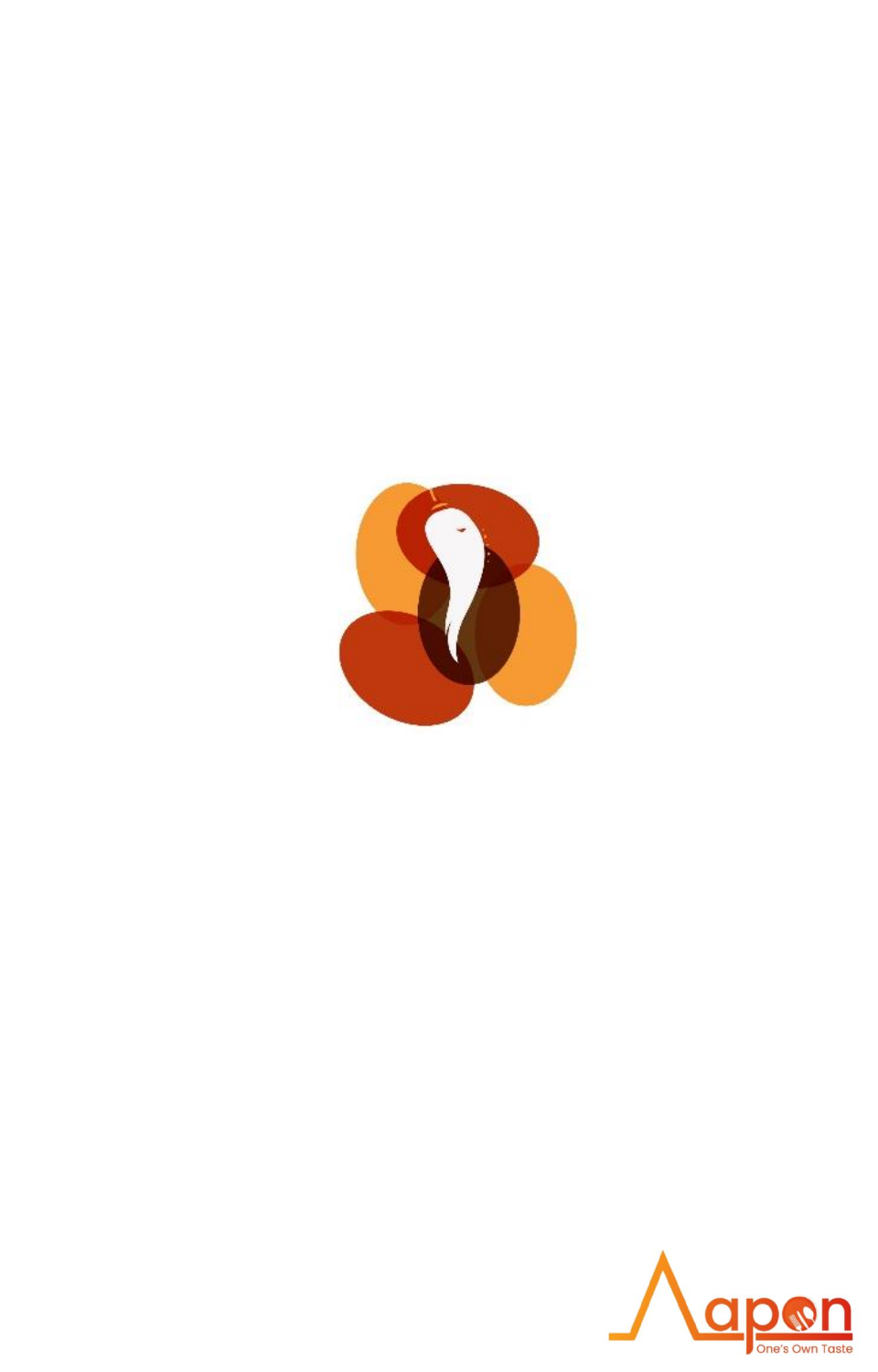# *N***on –** *V***egetarian** *S***tarters**

### *Tandoori Chicken Half/ Full*

*(Chicken marinated with chef's secret tandoori masala and grilled with perfection It is seasoned and colored with cayenne pepper, or Kashmiri red chili powder as well as turmeric)*

#### *SGD 24.00 / SGD 36.00*

#### *Chicken Tangdi Kebab*

*(Chicken drumstick marinated in mild spices, yogurt and cream and grilled over charcoal fire) SGD 24.00*

#### *Classic Chicken Tikka*

*(chicken cubes, red chilies, black pepper & mint chutney) SGD 24.00*

#### *Noorjahani Murg Tikka*

*(Stuffed chicken with Chef's secret spices and herbs, chargrilled in tandoor and served with labneh, Cilantro Raita) SGD 28.00*

## *Chicken 65*

*(fried boneless diced chicken tossed with yoghurt; chilies & curry leaves topped with rocket salad)*

#### *SGD 20.00*

#### *Kolkata Chicken Cutlet or Fowl Cutlet*

*(Chicken cutlet (or fowl cutlet) is one of the Kolkata's most beloved snacks. A cutlet, similar to a schnitzel, is made by seasoning a thinned slice of meat and coating it with eggs and bread crumbs)*

### *SGD 24.00*

#### *Lamb Seekh Kabab*

*(minced lamb, Indian herbs and spices skewers and chargrilled in tandoor and mint sauce) SGD 24.00*

#### *Kakori Kebab*   $\overline{\Lambda}$

*(This is a delicious Mughlai recipe which is prepared with minced mutton, onions and lots of spices. These kebabs are so soft and succulent that they melt in your mouth right away)*

#### *SGD 28.00*

 $\Lambda$  Signature Dish Kindly note that all prices are subject to 10% service charge and 7% GST

∧<u>ap®n</u>